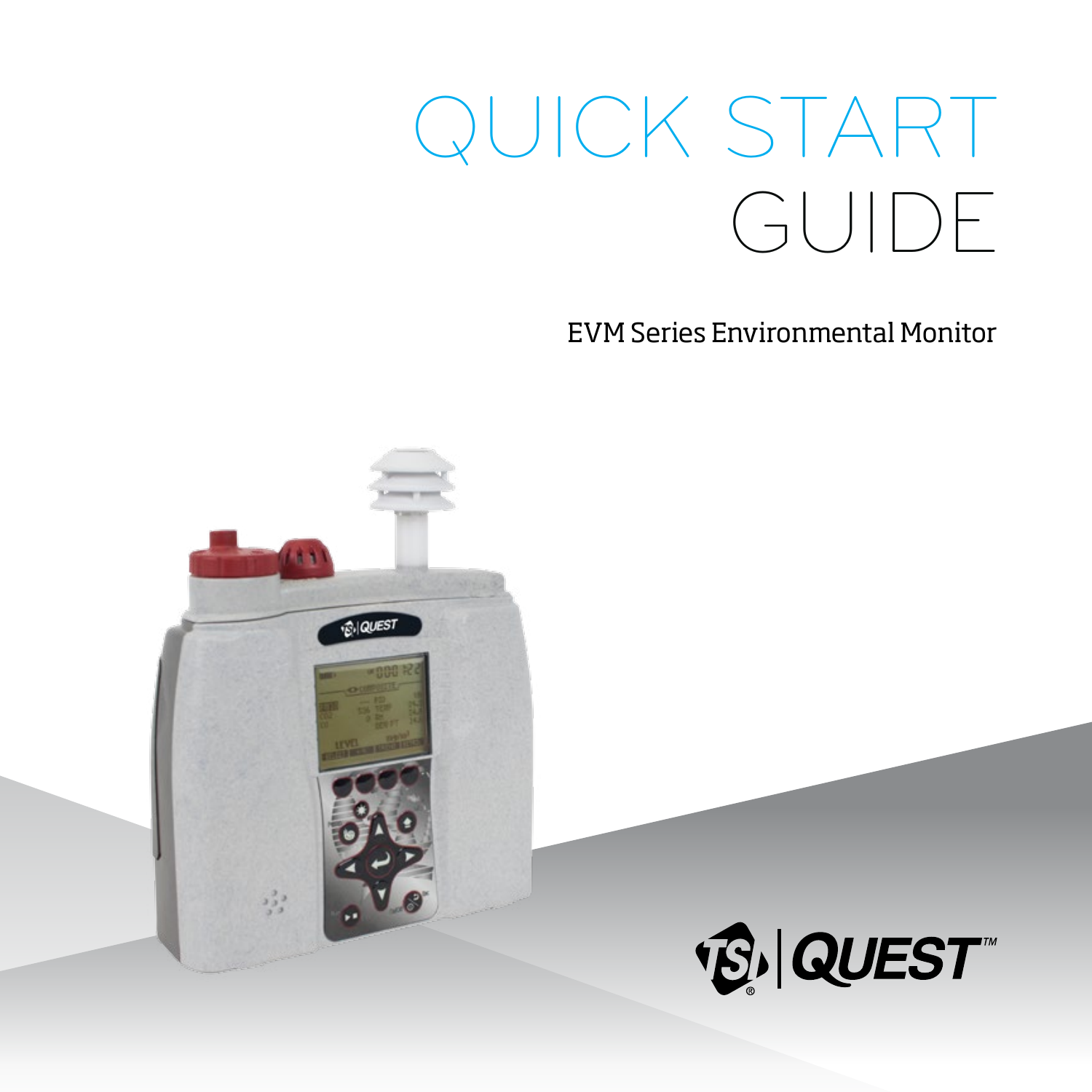## **EVM and User Interface**



## **Turning On/Off and Navigating**

- 1. Press key power on. (Following a splash/welcome screen, the Start screen will appear.)
- 2. Navigating to measurement screens press  $\blacklozenge$  keys.
	- $+$  Navigating to menu options press  $\blacktriangle\blacktriangledown$  keys.
	- $+$  To open a selected menu or to save settings press  $\bigcirc$  key.
- 3. In the powered on mode, press and hold key to power down the instrument.

## **Start Screen and Measurement Views**

You will visit the start screen frequently to access measurements, setup, calibration, unit info, and file system screens.

- + Press  $\bigoplus$  keys to access the measurements screens.
- $+$  To select a menu option, press  $\blacktriangle$  keys.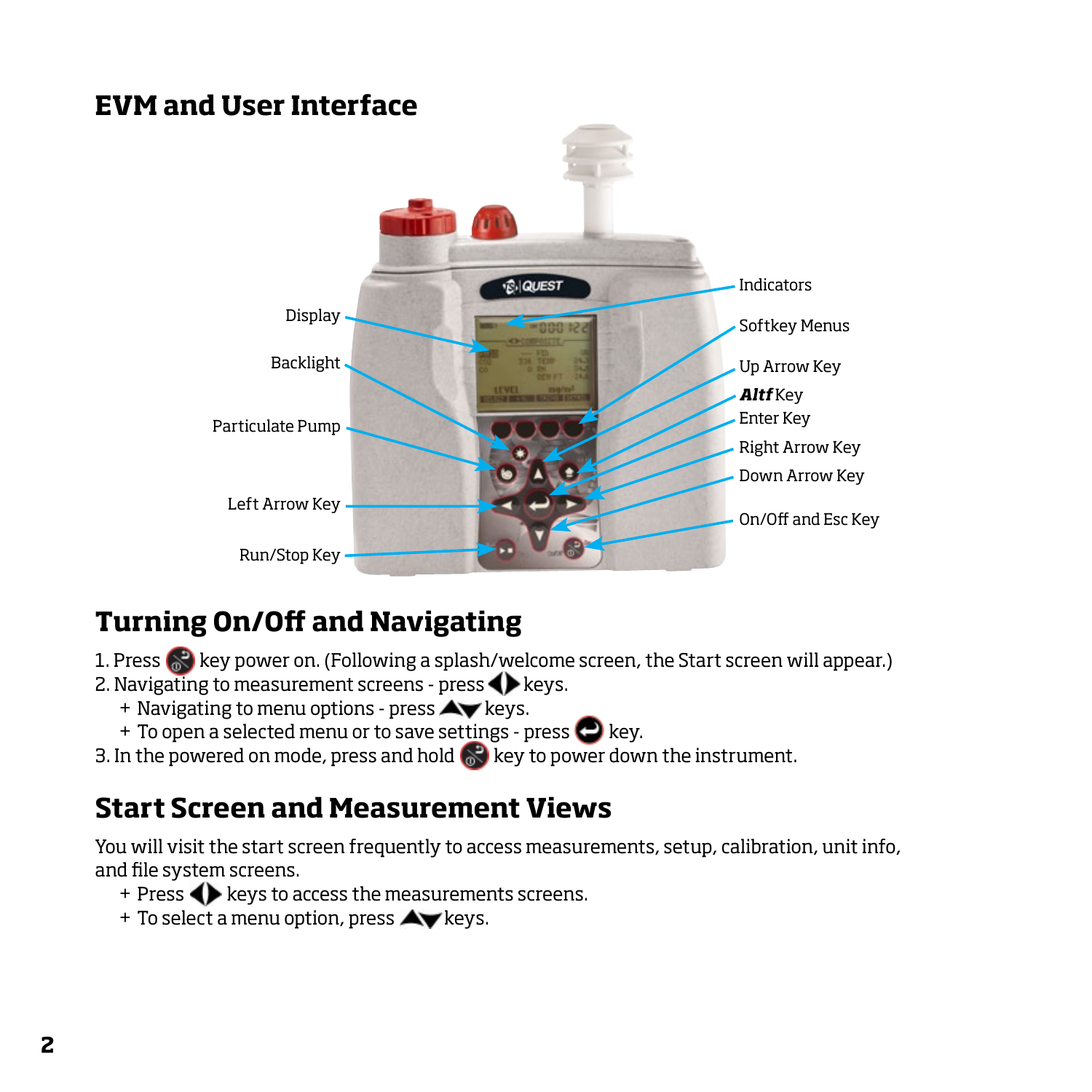## **Overview of running measurements**

Quick Help List: typical gas, particulates, or air quality measuring overview

- 1. Turn the EVM on and check the battery power.
- 2. **Reset/Clear** memory, if necessary (**Start\File System** menu). This will clear out data history before your logging begins to ensure you have sufficient memory space.
- 3. Set-up your session parameters either in Quest Detection Management Software (**DMS**) or via the instrument's **Setup screen**.
- 4. Verify the time and date is set correctly (**Setup\Time-Date** menu).
- 5. Calibrate each sensor/parameter via the **Calibration** screen.
- 6. Place the EVM in a specific location for area monitoring.
- 7. Press the  $\Omega$  key to Start logging.
- 8. When you are ready to end your logging, press  $\bullet$  key.
- 9. Review your results either on the instrument (via the File System screen) or download to DMS for further analysis (graphs/charts, saving and printing).

## **Particulate Measurements**

#### **Particulate setup**

- 1. To change particulate settings select: **Setup\Particulate**.
- 2. Particulate screen appears and includes the following adjustable fields:
	- + **Particulate** field (enable/disable pump collection), **Profile** field (applying a correction factor), and **Gravimetric mass/volume** fields (displays accumulated mass and air volume. These fields are reset when performing gravimetric sampling.)

### **Adjusting the Impactor**

To adjust the impactor, turn the turret until one of the following is selected: PM2.5, PM4, PM10, or PM (all dust ranging from 0 μm-100 μm).

- + The example (to right) illustrates the impactor set to PM 2.5.
- NOTE: The dialed-in impactor setting is displayed on a particulate measurement screen or calibration screen .

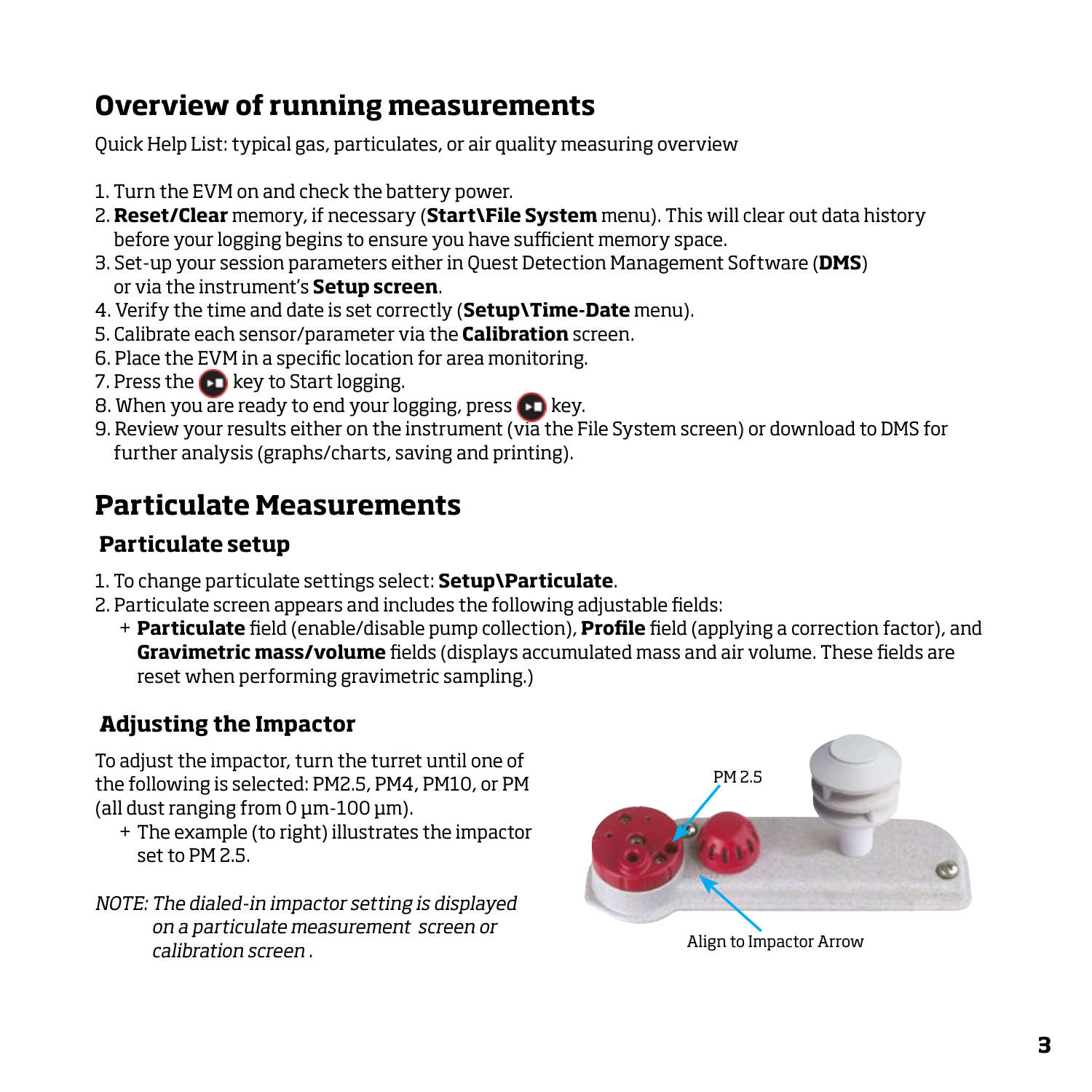#### **Particulate Zero Calibration**

Prior to calibrating, ensure the impactors are well-greased with an applied thin-film of silicone grease. (Please see "Impactor Care" on page 10 of EVM series user manual.)

- 1. Attach the **Zero/HEPA** filter and tubing into the turret. Rotate the turret to PM.
- 2. Select **Calibration** from the **Start** screen and select **PM** (using up/down arrows).
- 3. Press **Cal** softkey and then press **Start** softkey. Once level is stabilized, press **Set** softkey.
- 4. Once level has been set, you can press **Save** or **Cancel**. (Please refer to Chapter 4 of EVM series manual for more information.)



NOTE: Once saved, the instrument will apply the zero calibration to all profiles. The zero calibration is stored in the History screen and a calibration. Verify can be performed (to ensure no drifting).

#### **Particulate Advanced Calibration (Gravimetric)**

#### **Gravimetric Calibration Overview**

(1)Reset the gravimetric and volume accumulators; (2) Insert a new (sealed) gravimetric cassette; (3) Measure in the specific location for approximately four to eight hours; (4) Record the value displayed in the gravimetric accumulator field displayed in the particulate screen. (This value is used in conjunction with the weight of the measured dust in the cassette.); (5) Remove the gravimetric cassette and weigh the filtered contents. (Typically, send to a lab for results.); (6) To determine the correction factor, calculate the ratio between the particulate mass value and the weight from the gravimetric filter lab analysis. (Ratio = true weight/EVM gravimetric displayed value). (7) Enter user correction value (Setup\Particulate screen. Select profile field and then press Edit softkey. Add Factor using up/down arrows. Press On/OFF/ Esc key twice to return to start screen.)

#### **Logging Particulates**

- 1. Before logging particulates, ensure the impactors are clean and well-greased.
- 2. From the start screen or any measurement screen, press  $\Box$  key.
- 3. Press **b** key to end the logged session. (See "Viewing logged results" to access past sessions.)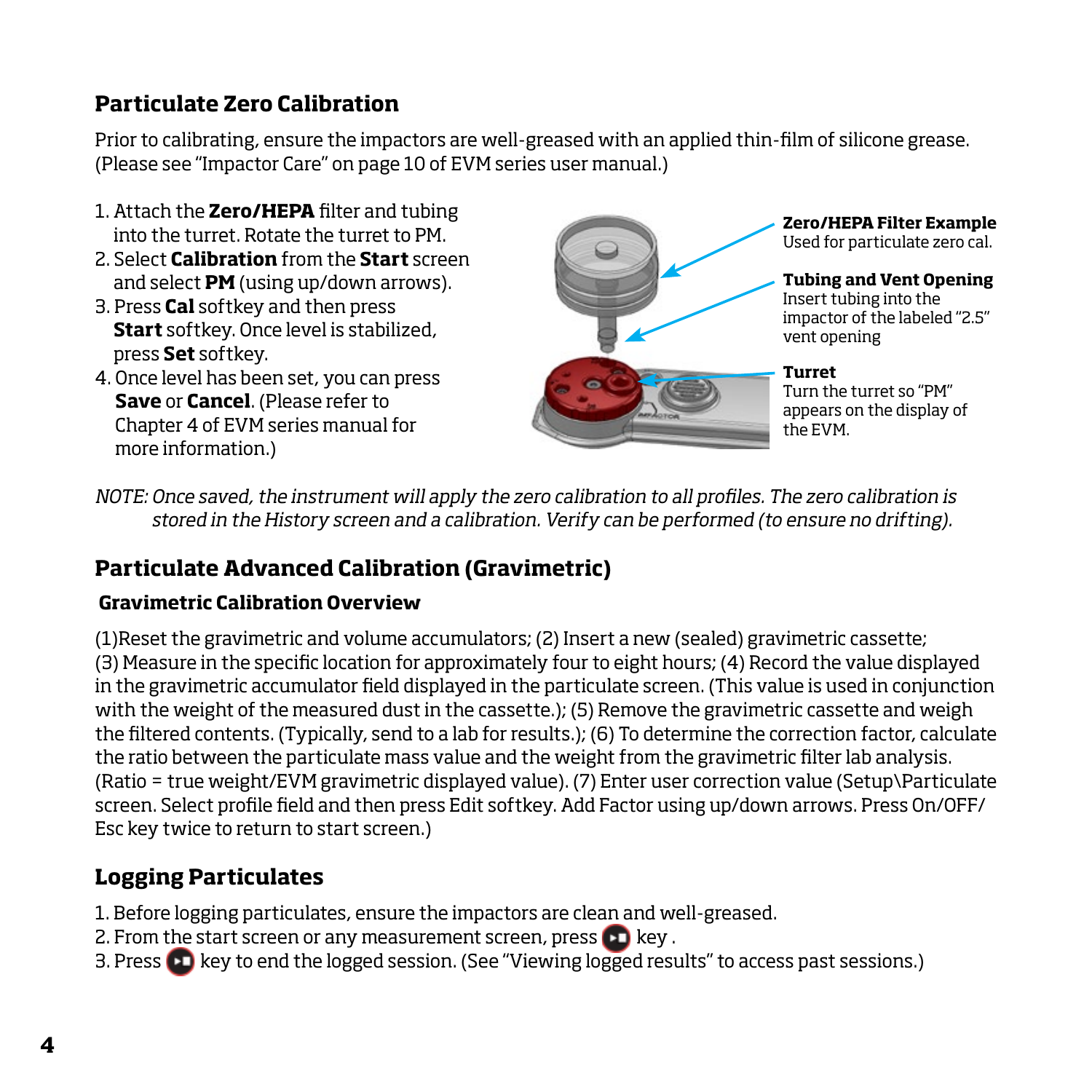#### **Volatile Organic Compounds (VOCs)**

VOCs, air pollution with carbon-containing chemicals, are measured using a Photoionization detector 10.6eV. The EVM is equipped to notify you when maintenance and cleaning is required for the PID sensor. A PID sensor error will appear indicating:

(1) if the sensor needs to be cleaned, or (2) the lamp needs replacing.

#### **PID Zero Calibration**

The PID ppm zero calibration preferred method is to flush with Zero Grade Air. Alternatively, Nitrogen may be used. For best response time, it is recommended to set the flow rate at 1 LPM. NOTE: Please refer to the EVM series manual for more information on the PID ppm/ppb sensors.

- 1. Connect the Zero Grade Air, tubing, and calibration cup to the EVM. (Please skip this step if you are not applying a gas.)
- 2. Select **Calibration** from the **Start** screen and select **PID** (using up/down arrows).
- 3. Press **Cal** softkey and then press **Zero** softkey. Once level is stabilized, press **Set** softkey. (Typically takes 60 seconds to stabilize.)
- 4. Once level has been set, you can press **Save** or **Cancel**. (Disconnect components and return to the start screen via On/Off/Esc key.)

#### **PID Span Calibration**

Typically, Isobutylene is used when the VOCs are unknown. NOTE: in order to measure specific VOCs, you will want to use the relevant VOC for your calibrated gas source for a ppm/ppb sensors. (Please refer to the manual for PID correction factor table; Appendix C for details.)

1. Connect Isobutylene, regulator, tubing and cal cap to the EVM.

2. Follow steps 2-4 above (in PID Zero Cal. section) but select **Span** softkey instep 3.

#### **Logging VOCs**

- 1. From the start screen or any measurement screen, press  $\Box$  key.
	- + To view VOCs measurements, select either the Gas or Composite screen by pressing  $\blacklozenge$  keys from the start screen.
- 2. Press **bu** key to stop logging. (See "Viewing logged results" to access past sessions.)

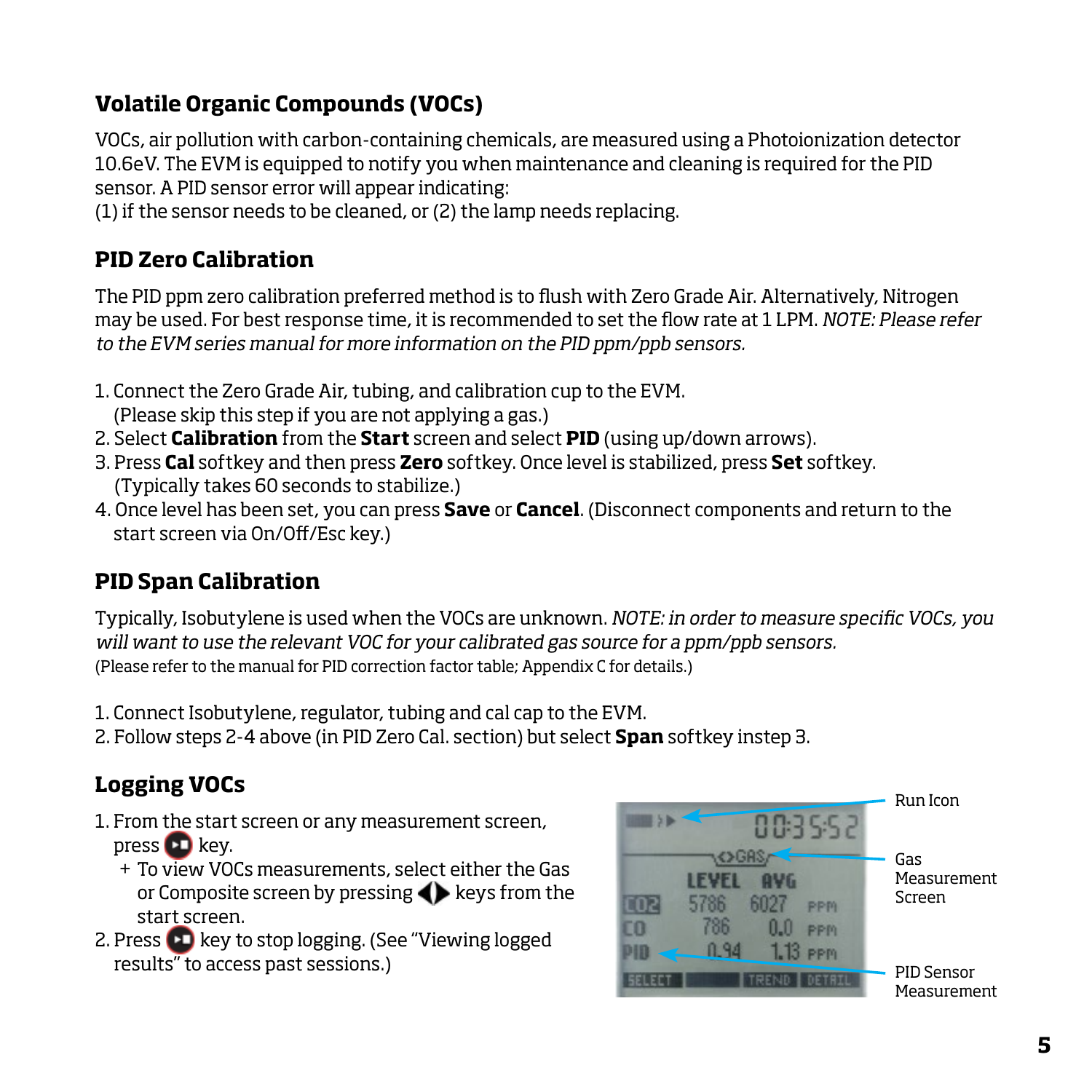## **Toxic Gases**

The following toxic gases table displays a quick overview of the ranges and the gases needed to perform zero and span calibrations.

| <b>Type of Gas</b>                  | Range           | Res.      | Zero cal gas                      | Span cal gas            |
|-------------------------------------|-----------------|-----------|-----------------------------------|-------------------------|
| Carbon Monoxide (CO)                | $0 - 1000$ ppm  | 1 ppm     | nitrogen/pure air                 | CO                      |
| Chlorine (CL <sub>2</sub> )         | $0.0 - 20$ ppm  | $0.1$ ppm | nitrogen/pure air                 | $CL_{2}$                |
| Ethylene Oxide (EtO)                | $0.0 - 20$ ppm  | $0.1$ ppm | nitrogen/pure air                 | EtO                     |
| Hydrogen Cyanide (HCN)              | $0.0 - 50$ ppm  | $0.1$ ppm | nitrogen/pure air                 | HCN                     |
| Hydrogen Sulfide (H <sub>2</sub> S) | $0 - 500$ ppm   | 1 ppm     | nitrogen/pure air                 | $H_{2}S$                |
| Nitrogen Dioxide (NO.)              | $0.0 - 50$ ppm  | $0.1$ ppm | nitrogen/pure air                 | NO <sub>2</sub>         |
| Nitric Oxide (NO)                   | $0.0 - 100$ ppm | $0.1$ ppm | nitrogen/pure air                 | N <sub>O</sub>          |
| Oxygen(0, )                         | $0.0 - 30%$     | 0.1%      | nitrogen<br>*1.0 L/min. flow rate | Room air<br>*span 20.9% |
| Sulphur Dioxide (SO.)               | $0.0 - 50$ ppm  | $0.1$ ppm | nitrogen/pure air                 | SO,                     |

## **Carbon Dioxide Gas**

Similar to toxic gases, the carbon dioxide sensor should be calibrated prior to logging.

#### **Toxic and Carbon Dioxide Zero Calibration**

Depending on the gas of interest, the toxic zero calibration is performed with the gas indicated in the table above. The CO<sub>2</sub> sensor requires a calibration gas, a regulator with at least 1.0 Liter/minute flow rate, and a hose/tubing. Nitrogen (N<sub>2</sub>) is the recommended gas for a zero calibrating (If you are not applying a gas, start at step 2.)

- 1. Connect the appropriate gas/pure air, regulator, tubing, and calibration cup to the EVM.
- 2. Select **Calibration** from the **Start** screen and choose a specific toxic using **keys**. (i.e., CO).
- 3. Press **Cal** softkey and then press Zero softkey. Once level is stabilized, press **Set** softkey. (Allow at least 90 seconds to stabilize.)
- 4. Press **Save** or **Cancel** softkey to store the process. Disconnect components and return to the start screen via **On/Off/Esc** key.

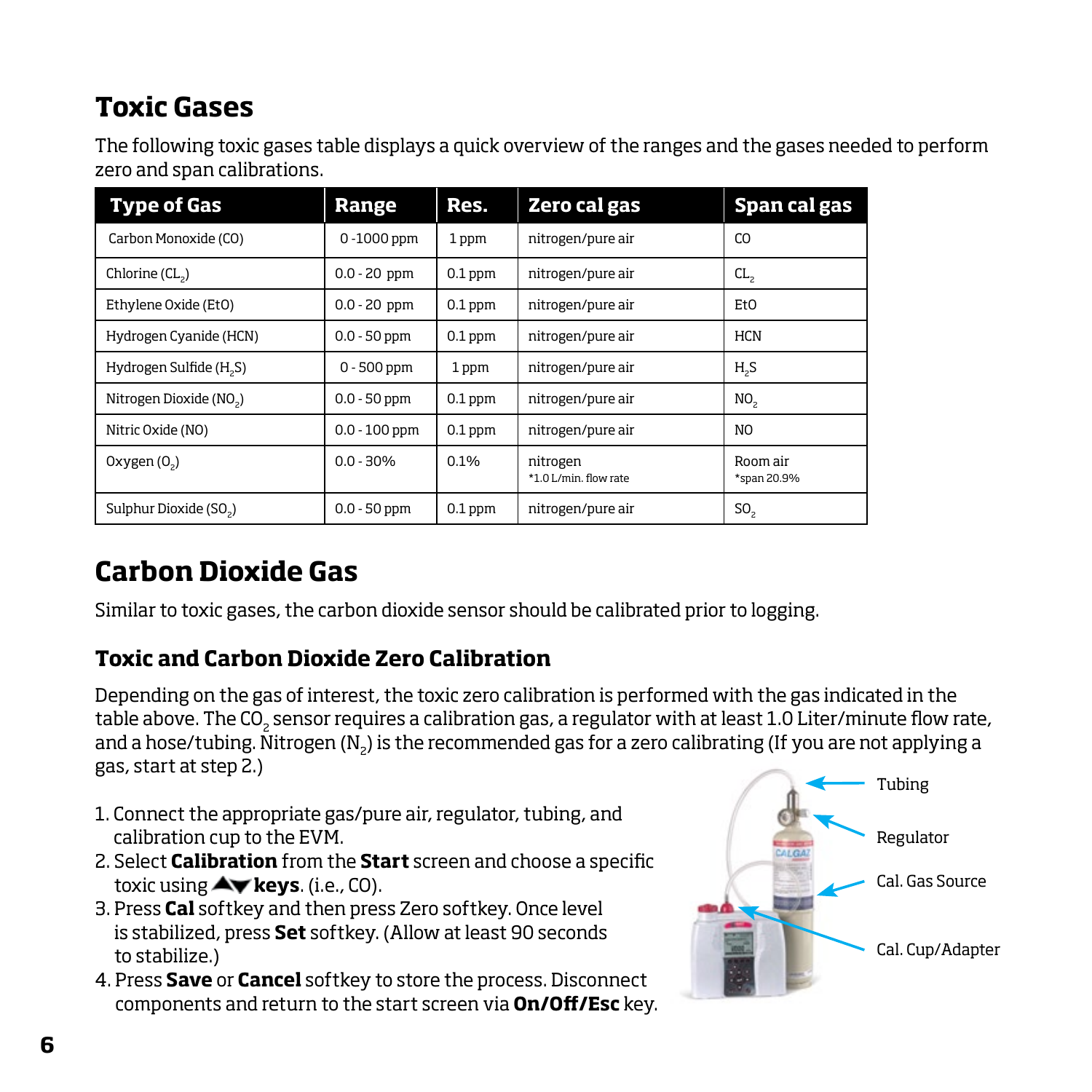#### **Toxic and Carbon Dioxide Span Calibration**

To perform a span calibration with a specific toxic gas, please reference the toxic gas table. For the CO2 span calibration, the range (or span) should be a sizeable fraction of the selected full scale range of the gas.

- NOTE: The range for the CO<sub>2</sub> sensor is 0 to 5,000 ppm. For a span calibration, it is recommended to span cal to the value you will be measuring (i.e., 2,000 ppm).
- 1. Connect the appropriate gas, regulator, tubing and cal cap to the EVM.
- 2. Follow steps 2-4 (in Toxic Zero Calibration section) but select Span softkey in step 3. (NOTE: For Oxygen span calibration, the typical span is 20.9%.)

#### **Logging Toxic Gases or Carbon Dioxide**



## **Particulate advanced calibration (Gravimetric filtering)**

#### **Gravimetric Calibration Overview**

(1)Reset the gravimetric and volume accumulators; (2) Insert a new (sealed) gravimetric cassette; (3) Measure in the specific location for approximately four to eight hours; (4) Notate the value displayed in the gravimetric accumulator field (displayed in the particulate screen. (This value is used in conjunction with the weight of the measured dust in the cassette.); (5) Remove the gravimetric cassette and weigh the filtered contents. (Typically, sent to a lab for results.); (6) To determine the correction factor, calculate the ratio between the particulate mass value and the weight from the gravimetric filter lab analysis.

## **Measuring particulates**

1. From the start screen or any measurement screen, press the  $\Box$  key.

(Prior to logging, a 5 second count-down appears.)

2. Press **b** key to end the logged session. (See "Viewing logged results" to view past sessions.)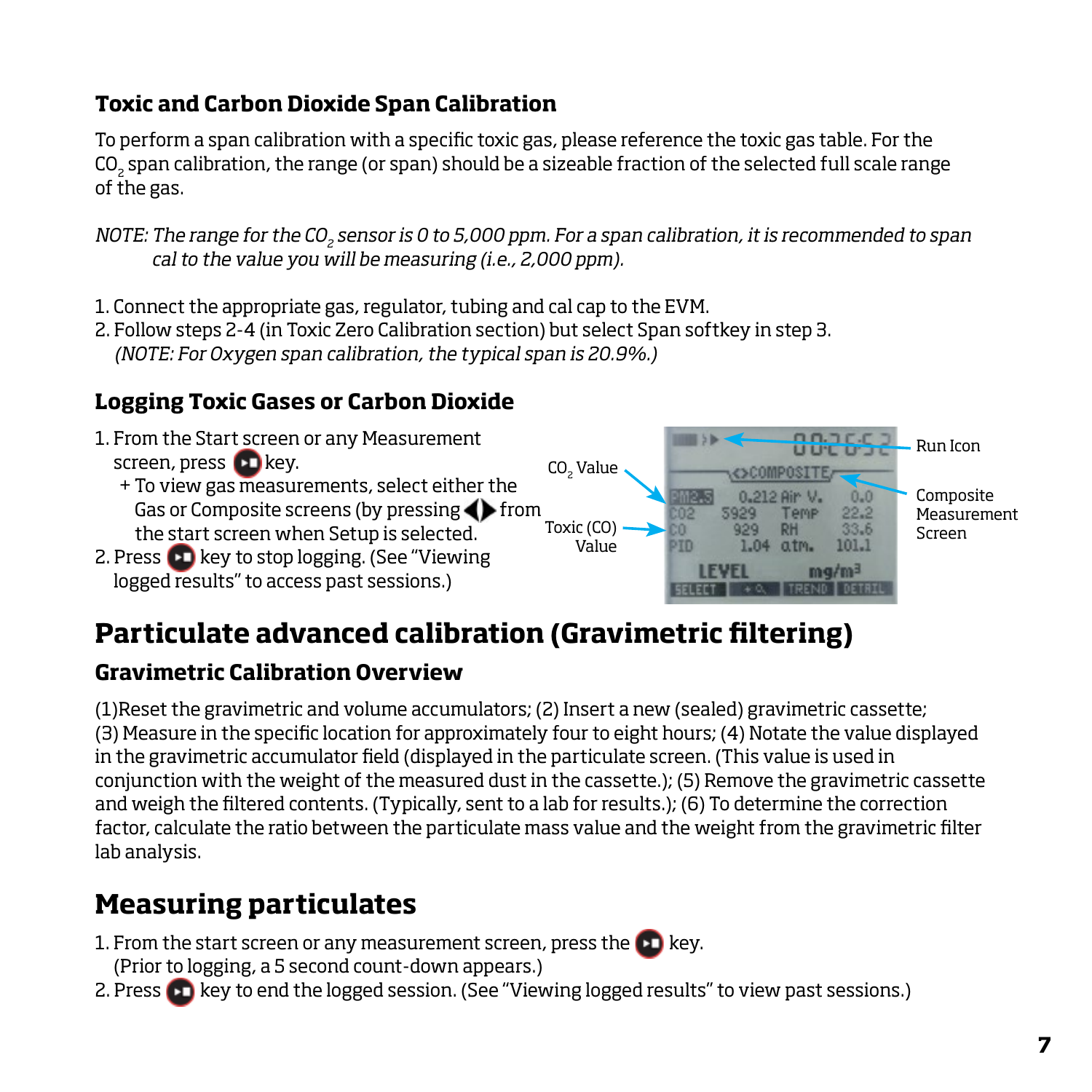## **Temperature and Relative Humidity**

#### **Logging/Viewing Temperature and/or Relative Humidity**

The Temperature and Relative Humidity readings are viewable in either the Temp-RH measurement screen or in the Composite screen.



## **Particulate Air Flow**

#### **Calibration**

For Airflow meter calibration, an accurate flow meter (such as a primary standard calibrator) and tubing is required.

- 1. Attach the primary standard calibrator tubing to the air flow outlet.
- 2. Navigate to the **Setup\Calibration\Flow RT (rate)** screen.
- 3. Press the **Cal** softkey and then press **Start** softkey.
- 4. Adjust the flow rate (using the up and down arrow keys) so the primary standard calibrator is 1.67 LPM and then confirm by pressing the **Save** softkey.
- NOTE: It should be noted that in order for the impactors to work properly the flow rate must be adjusted to 1.67 LPM.

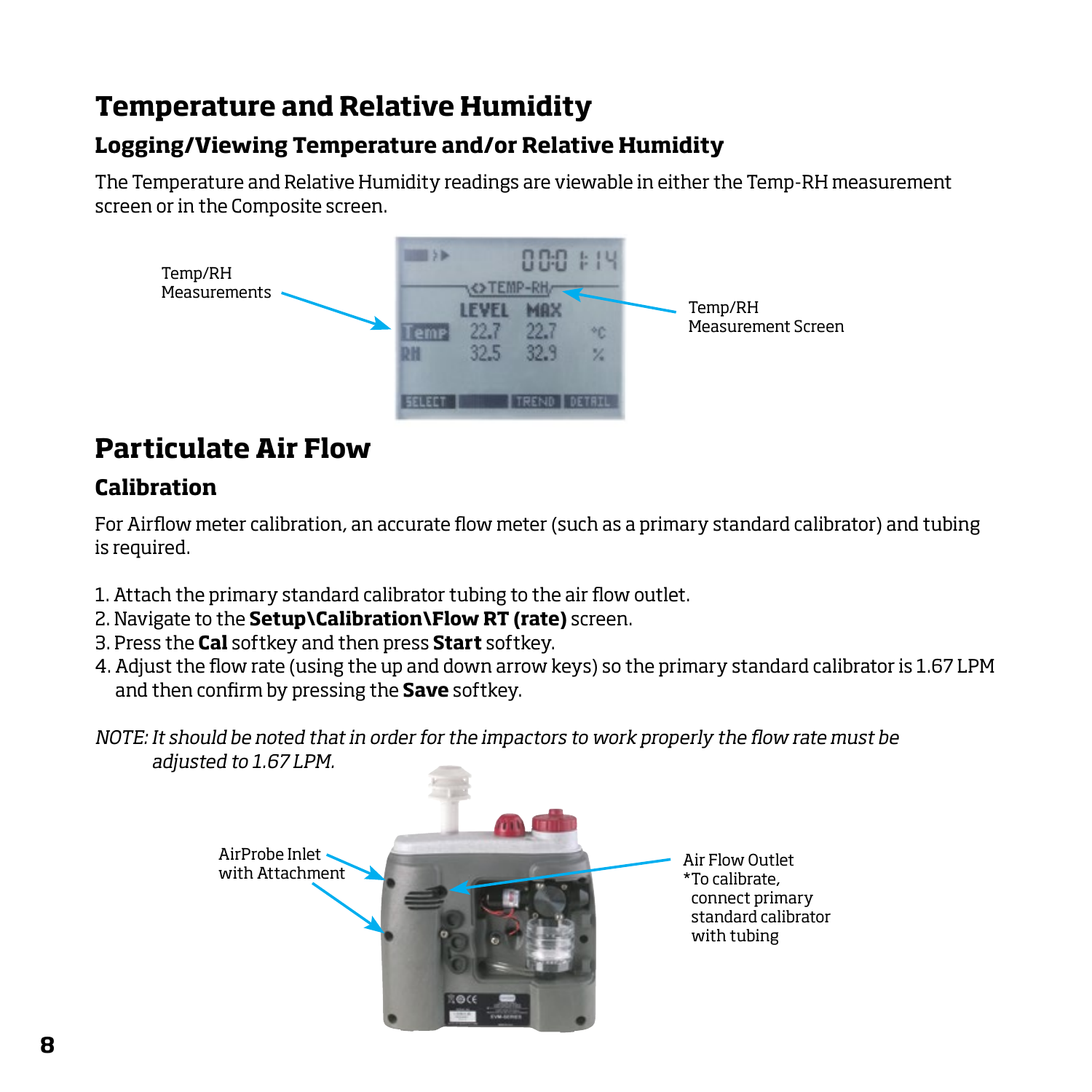## **Air Velocity**

To view air velocity measurements, perform or verify the following:

- 1. The air velocity probe is enabled in **Setup\AUX\Air Velocity** screen.
- 2. Connect the air velocity probe and attachment to the EVM unit to the auxiliary Air probe inlet. (See Air Probe inlets diagram in previous section, "Particulate Air Flow".)
- 3. Turn Air Velocity Probe switch **On**.
- 4. Navigate to the **Air Velocity** measurement screen using  $\blacklozenge$  keys.



## **Viewing Logged sessions (past sessions)**

Once you have logged data and stopped the session, the data is stored under the past session summary menu. (Optional: you can view the data in charts/graphs when downloaded to DMS.)

- 1. Navigate to **Start \Past Session** screen.
- 2. Select the **File** field and press the **File** softkey. (**Past Session\Load File** screen will display all of the logged files.) Press **Enter** key to change between different file views.
- 3. Select the appropriate file (by using up/down arrows) and press the **Load** softkey.
- 4. Press **Detail** softkey to view data.
- 5. Press  $\blacklozenge$  keys to view summary data. Repeat as necessary.

|                        |       | 0:1:42:51         | Session Run Time       |
|------------------------|-------|-------------------|------------------------|
| \Past Session\SUMMARY/ |       |                   |                        |
| MIN                    | 0.453 | mq/m <sup>3</sup> | <b>Summary Session</b> |
| <b>MAX</b>             | 4.396 | mg/m <sup>3</sup> |                        |
| <b>AVG</b>             | 0.528 | mg/m <sup>3</sup> |                        |
| <b>MAX STEL</b>        | 0.803 | mq/m <sup>3</sup> |                        |
| WA                     | 0.113 | ma/m <sup>3</sup> |                        |
|                        | PM4   |                   |                        |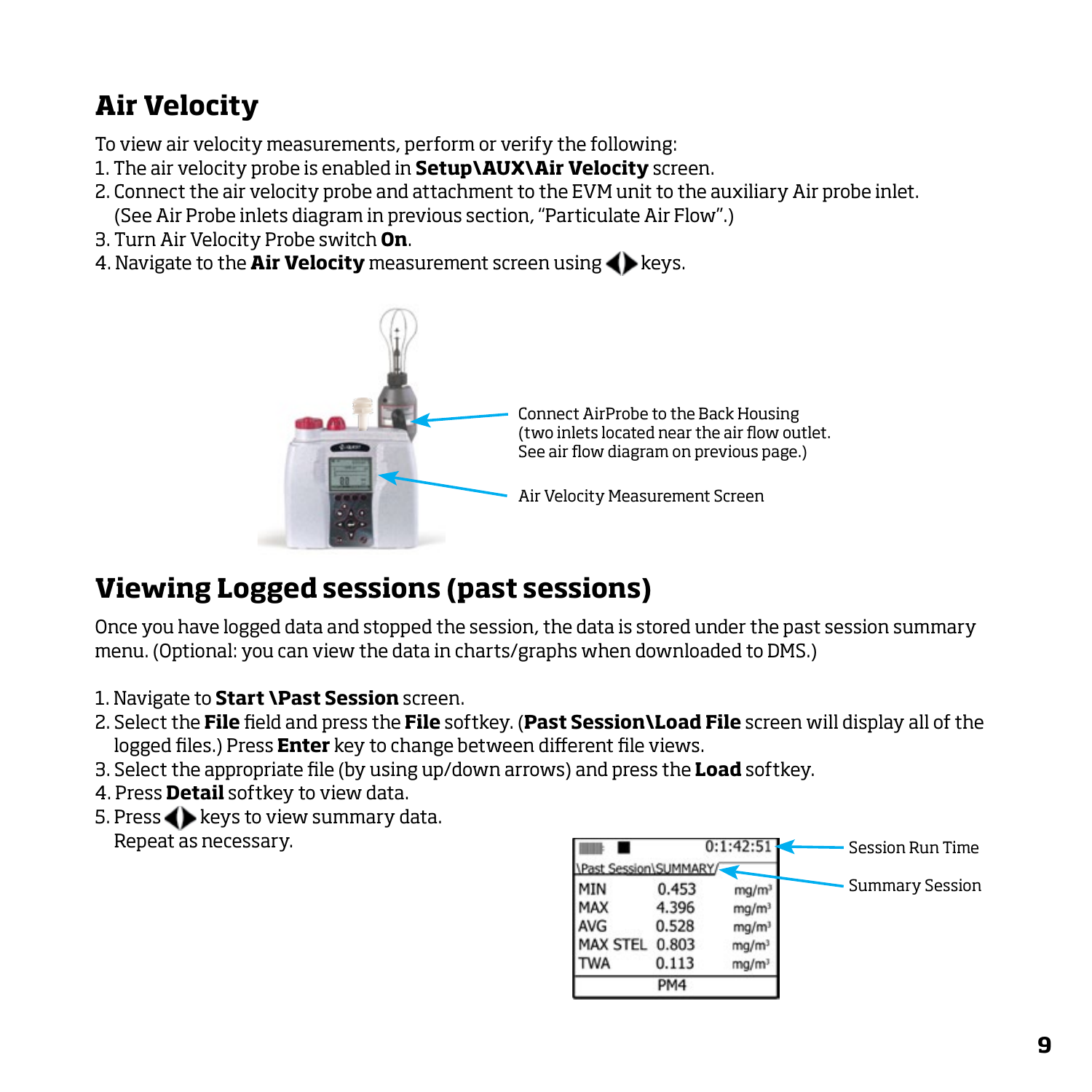## **Maintenance/Cleaning**

#### **Sensors Locations**

The gas sensors are inserted, factory calibrated, and ready for usage upon delivery. (The diagram below is based on the EVM-7 model.) Occasionally, you may have to care for the sensors which will require removing and inserting.

NOTE: Verify the unit is off and unplugged from the power cord before removing or inserting sensors.



- 1. Remove the sensor bar (via the screws) and remove the manifold.
- 2. Sensor bar removal and location of sensors are displayed below. When removing/inserting, align the socket pins to the circuit board accordingly.

CO<sub>2</sub> Sensor Toxic Sensor PID Sensor Screw 1. Screw 2

## Sensor Bar - Remove Screw 1 & 2 and Lift Off Cover

#### **Impactor Care and Particulates**

The impactor requires periodic greasing and cleaning for particulate measuring only.

- 1. Remove the turret (red housing cover over the impactor) by removing the right and left screw with the supplied allen wrench (stored behind
- the access door.)
- 2. Remove all debris/dust with a Q-tip/cotton.
- 3. Wipe a **very thin film** of silicone grease onto the metal plates using a Q-tip/cotton.
- 4. Re-attach by placing the turret cover over the housing and tighten screws.



**Thin-layer of Silicone** is applied to a clean impactor.

Example of accumulated dust (will form into a pyramid)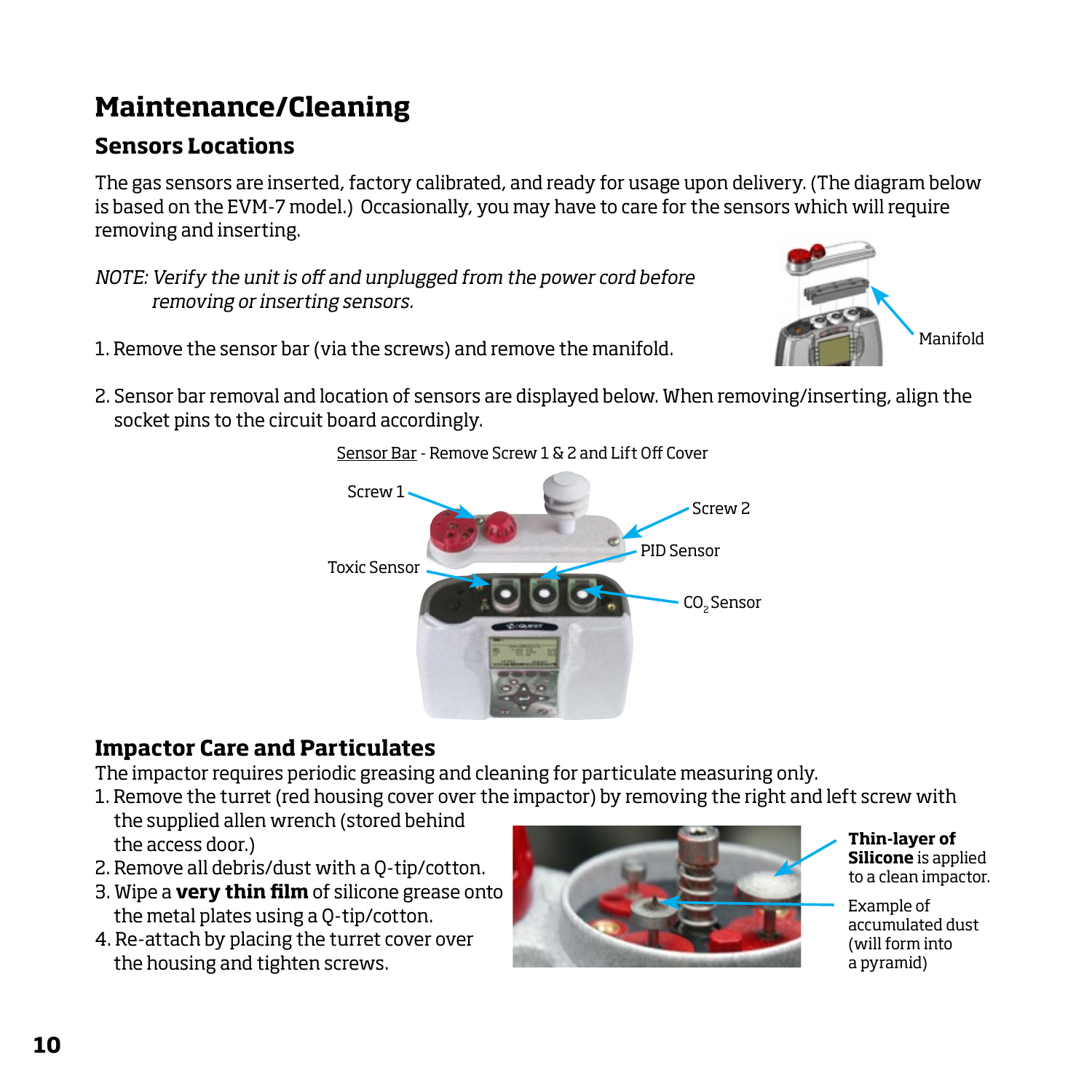## **Working with Quest Detection Management Software DMS**

#### **Communicating**

1. When the EVM is **On**, plug the USB cable into the EVM and plug the opposite end to the USB port of your computer. (Refer to illustration below.)



#### **Viewing your data**

In DMS once your files are downloaded via button, view the data in the panel layout view or Downloadreports by clicking on appropriate buttons. See an example of the panel layout page below .